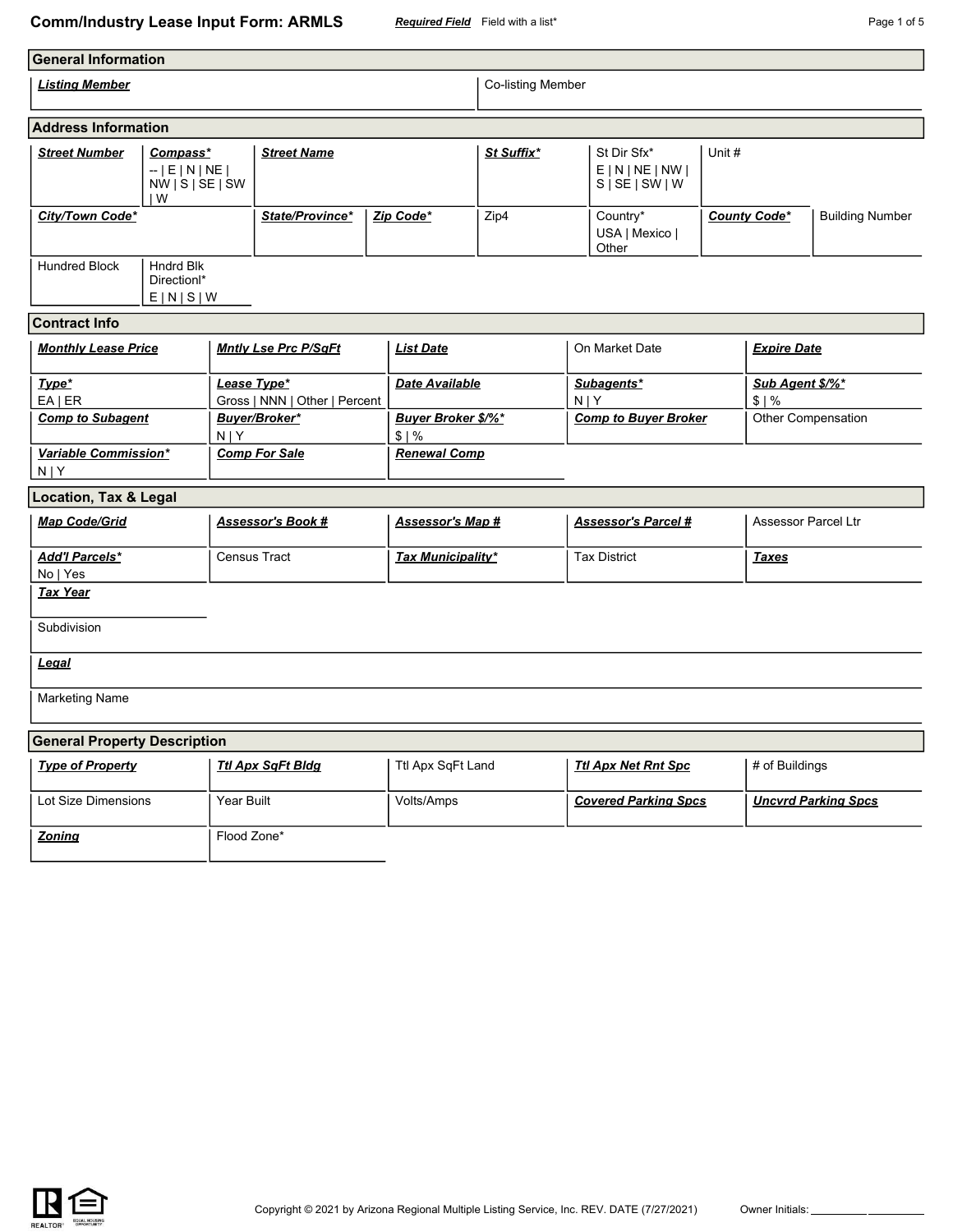| <b>Remarks &amp; Misc</b>                                                                                                 |
|---------------------------------------------------------------------------------------------------------------------------|
| Cross Street                                                                                                              |
| Directions                                                                                                                |
|                                                                                                                           |
|                                                                                                                           |
| <b>Public Remarks</b>                                                                                                     |
|                                                                                                                           |
|                                                                                                                           |
| Private Rmks - DND2                                                                                                       |
|                                                                                                                           |
|                                                                                                                           |
| Semi-Private Remarks                                                                                                      |
|                                                                                                                           |
|                                                                                                                           |
| Office Remarks                                                                                                            |
|                                                                                                                           |
|                                                                                                                           |
| Seller Opt Out: LSeller Directs Listing to be Excluded from Internet LSeller Directs Address to be Excluded from Internet |

Seller Directs Listing to Not Be Used in AVMs on Internet L\_Seller Directs Listing to Not Allow Comments on Internet Publish this listing to: ⊟IDX ⊟azcentral / Street Scout ⊟realtor.com ⊟Homes.com ⊟Homesnap ⊡Nighthawk ⊡Apartments.com ⊟Open Houses Direct **Showingly** 

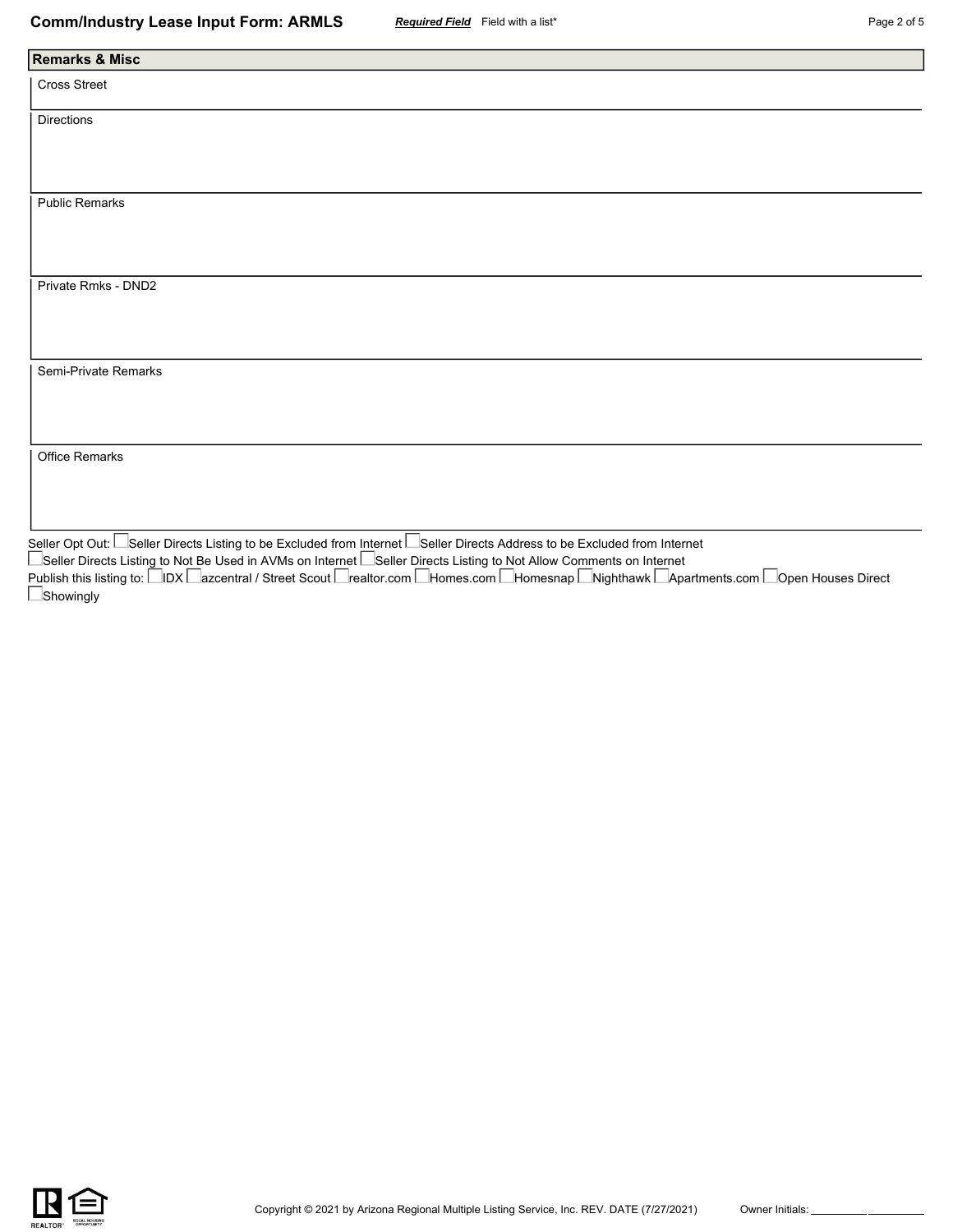**Comm/Industry Lease Input Form: ARMLS** *Required Field* Field with a list\* **Page 3 of 5** Page 3 of 5

| <b>Legal Info</b>                                     |                                            | Construction: 1 to 8 reg'd                |                                                                  | Tenant Pays: 1 to 17 req'd                                                |                                   |  |  |  |
|-------------------------------------------------------|--------------------------------------------|-------------------------------------------|------------------------------------------------------------------|---------------------------------------------------------------------------|-----------------------------------|--|--|--|
| Township:                                             |                                            | <b>Block</b>                              | Tilt-Up                                                          | Gas                                                                       | Electric                          |  |  |  |
| Range:                                                |                                            | <b>Curtain Wall</b>                       | Stucco                                                           | <b>Exterior Repair</b>                                                    | Water                             |  |  |  |
| Section:                                              |                                            | Metal                                     | Frame - Wood                                                     | Sewer                                                                     | Trash                             |  |  |  |
| Lot Number:                                           |                                            | <b>Brick</b>                              | Ducts Professionally                                             | Fire Insurance-Bldg                                                       | Contents Insurance                |  |  |  |
| <b>Bay Info</b>                                       |                                            |                                           | Air-Sealed                                                       | Glass Insurance                                                           | Liability Insurance               |  |  |  |
|                                                       |                                            | Low VOC Wood                              | ICAT Recessed Lights □ Low VOC Insulation<br>Other (See Remarks) | Janitorial                                                                | Common Area Maint                 |  |  |  |
| # of Bays:<br># of Bay Doors:                         |                                            | Products                                  |                                                                  | Capital Improvements<br><b>Property Taxes</b>                             | Parking Area Maint<br>None        |  |  |  |
| Bay Door Height:                                      |                                            | Roofing: 1 to 11 req'd                    |                                                                  | Other (See Remarks)                                                       |                                   |  |  |  |
| Bay Door Width:                                       |                                            | Comp Shingle                              | Built-Up                                                         |                                                                           |                                   |  |  |  |
| Bay Size:                                             |                                            | Tile                                      | Rock                                                             | Move in Costs: 1 to 6 req'd                                               |                                   |  |  |  |
| Max Span Lineal Ft:                                   |                                            | Shake                                     | Concrete                                                         | 1st Months Rent                                                           | 1st 2 Months Rent                 |  |  |  |
|                                                       |                                            | Foam                                      | Rolled                                                           | <b>Last Months Rent</b><br><b>Cleaning Deposit</b>                        | Deposit(s)<br>Other (See Remarks) |  |  |  |
| Lease Info                                            |                                            | Metal                                     | Other (See Remarks)                                              |                                                                           |                                   |  |  |  |
| Suite Floor Location:                                 |                                            | <u>Floors:</u> 1 to 7 req'd               |                                                                  | <b>Interior</b>                                                           |                                   |  |  |  |
| <b>Suite Size Avail Max:</b>                          |                                            | Concrete                                  | Vinyl                                                            | Finished                                                                  | Unfinished                        |  |  |  |
| <b>Space Divisible:</b><br><b>Annual Lease Price:</b> |                                            | Sealed                                    | Wood                                                             | Finished to Suit                                                          | <b>Fire Sprinklers</b>            |  |  |  |
| <b>Annual Lse Prc P/SF:</b>                           |                                            | Ceramic Tile                              | Carpet                                                           | <b>Halon Sprinklers</b>                                                   | Smoke Detector(s)                 |  |  |  |
| <b>Base Rent Escalation:</b>                          |                                            | Other                                     |                                                                  | Security System                                                           | Security Light(s)                 |  |  |  |
| Lease Year (Min-Max):                                 |                                            | <u>Ceiling Height:</u> 1 to 7 req'd       |                                                                  | Security Camera(s)<br>Safe/Vault                                          | Alarm System<br>Phone System      |  |  |  |
| <b>Annual CAM/SqFt:</b>                               |                                            | 8 Feet or Less                            | 8.1 Feet to 10 Feet                                              | <b>Private Restrooms</b>                                                  | <b>Public Restrooms</b>           |  |  |  |
| <b>Annual Exp Stop/SqFt:</b>                          |                                            | 10.1 Feet to 12 Feet                      | 12.1 Feet to 14 Feet                                             | Other (See Remarks)                                                       |                                   |  |  |  |
| Tenant Allow/SqFt:                                    |                                            | 14.1 Feet to 16 Feet                      | 16.1 Feet to 28 Feet                                             | <b>Exterior</b>                                                           |                                   |  |  |  |
|                                                       |                                            | 28.1 Feet or Over                         |                                                                  |                                                                           |                                   |  |  |  |
| Building Type: 1 to 6 req'd                           |                                            | Heating: 1 to 10 req'd                    |                                                                  | Corner Lot<br>Dual Street Frontage<br>Sprinkler Sys-Ground<br>Landscaping |                                   |  |  |  |
| Commercial<br>Office                                  | Industrial                                 | Ceiling                                   |                                                                  | Storage Yard                                                              | Roof Sign                         |  |  |  |
| Distribution/Warehse                                  | Manufacturing<br>Other (See Remarks)       | <b>Natural Gas</b>                        | Propane<br>Electric                                              | Pole Sign                                                                 | <b>Building Sign</b>              |  |  |  |
|                                                       |                                            | Radiant                                   | Heat Pump                                                        | Monument Sign                                                             | Security Light(s)                 |  |  |  |
| Current Use: 1 to 19 req'd                            |                                            | Office Heated                             | Warehouse Heated                                                 | Security Camera(s)                                                        | Other (See Remarks)               |  |  |  |
| <b>Mixed Use</b>                                      | <b>Service Business</b>                    | Solar                                     | 2 or More Units                                                  | <u>Loading Facilities:</u> 1 to 9 req'd                                   |                                   |  |  |  |
| <b>Retail PAD</b>                                     | <b>Religious Facility</b>                  | <b>ENERGY STAR</b>                        | None                                                             | Dock High                                                                 | <b>Truck Well</b>                 |  |  |  |
| Automobile<br>Restaurant                              | Packge Store(Liquor)<br>Fast Food          | Qualified Equipment<br>Other              | See Remarks                                                      | Truck Well 2 or More                                                      | Dock Leveler(s)                   |  |  |  |
| Medical/Dental                                        | Recreational                               |                                           |                                                                  | Grade Level                                                               | Drive-in Door(s)                  |  |  |  |
| Mini-Storage                                          | Office                                     | Cooling: 1 to 12 reg'd                    |                                                                  | <b>RR Loading Dock</b><br>None                                            |                                   |  |  |  |
| Warehouse                                             | Retail                                     | Central A/C                               | Window/Wall Unit                                                 | Other (See Remarks)                                                       |                                   |  |  |  |
| Wholesale                                             | <b>Food Service</b>                        | Office A/C                                | Office Evap                                                      | <b>Fencing</b>                                                            |                                   |  |  |  |
| Bar                                                   | Other                                      | Warehouse A/C                             | Warehouse Evap                                                   | <b>Block</b>                                                              | Wood                              |  |  |  |
| See Remarks                                           |                                            | Warehouse Fan(s)<br><b>Chiller System</b> | Roof Turbine(s)<br>Heat Pump                                     | Chain Link                                                                | <b>Concrete Panel</b>             |  |  |  |
| Type of Lease: 1 to 14 req'd                          |                                            | <b>ENERGY STAR</b>                        | None                                                             | Wire                                                                      | Partial                           |  |  |  |
| Gross                                                 | $\blacksquare$ Net                         | <b>Qualified Equipment</b>                |                                                                  | Security                                                                  | None                              |  |  |  |
| <b>NN</b>                                             | <b>NNN</b>                                 | Other                                     | See Remarks                                                      | Other                                                                     | See Remarks                       |  |  |  |
| <b>Modified Terms</b>                                 | <b>CPI Clause</b>                          | <u>Landlord Pays:</u> 1 to 16 req'd       |                                                                  | <b>Amenities</b>                                                          |                                   |  |  |  |
| <b>Tax Escalation</b>                                 | Base & Percentage                          | Gas                                       | Electric                                                         | Freight Elevator(s)                                                       | Public Elevator(s)                |  |  |  |
| Fixed                                                 | Deposit Required                           | Water                                     | Sewer                                                            | <b>Basement</b>                                                           | Physically Chin Feat              |  |  |  |
| Sublease<br><b>Industrial Gross</b>                   | <b>Full Service</b><br>Other (See Remarks) | Trash                                     | Fire Insurance-Bldg                                              | Conference Room                                                           | Exercise Room                     |  |  |  |
|                                                       |                                            | Contents Insurance                        | Glass Insurance                                                  | <b>Reception Room</b>                                                     | Clean Room                        |  |  |  |
| <u>Stories:</u> 1 req'd                               |                                            | <b>Bldg Liability Ins</b>                 | Janitorial                                                       | Showroom                                                                  | Cafeteria                         |  |  |  |
| 1 Story                                               | 2 Stories                                  | Common Area Maint                         | <b>Exterior Maint</b>                                            | Kitchen<br><b>LAN Compatible Copr</b>                                     | Computer Room<br>Raised Floor     |  |  |  |
| 3-4 Stories                                           | 5-10 Stories                               | <b>Property Taxes</b><br>None             | <b>Management Fees</b><br>Other (See Remarks)                    | Fiber Optic Availble                                                      | Showers - Office                  |  |  |  |
| 11+ Stories                                           | Other (See Remarks)                        |                                           |                                                                  | Showers - Plant                                                           | Skylight(s)                       |  |  |  |
| <b>Floor Location</b>                                 |                                            |                                           |                                                                  | <b>Security Gate</b>                                                      | Display Window(s)                 |  |  |  |
| Ground Floor                                          | 2nd Floor                                  |                                           |                                                                  | Overhead Crane                                                            | Other (See Remarks)               |  |  |  |
| 3rd Floor                                             | 4th Floor                                  |                                           |                                                                  |                                                                           |                                   |  |  |  |
| 5th Floor                                             | 6 - 10 Floor                               |                                           |                                                                  |                                                                           |                                   |  |  |  |
| 11 - 20 Floor                                         | Other (See Remarks)                        |                                           |                                                                  |                                                                           |                                   |  |  |  |

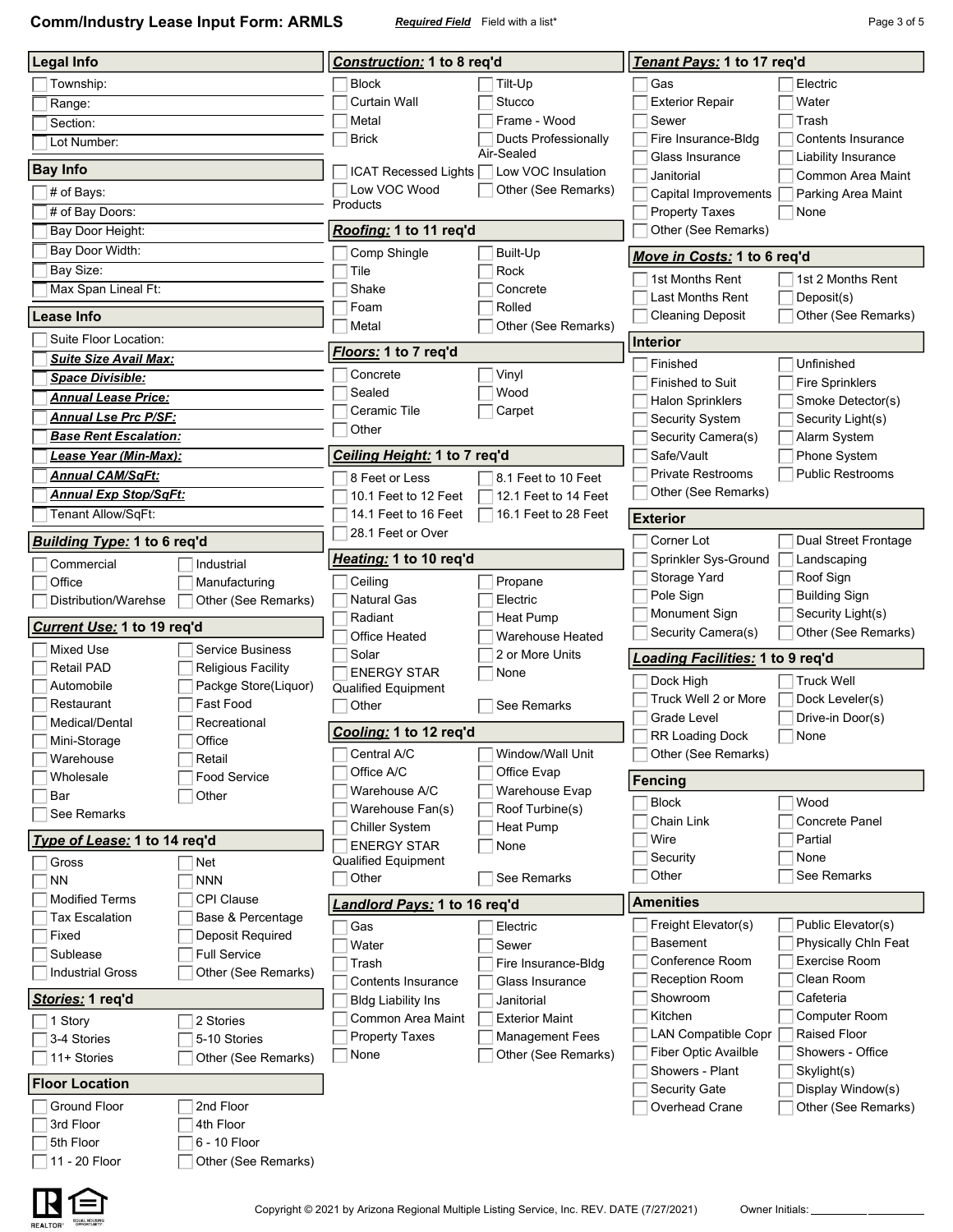**Comm/Industry Lease Input Form: ARMLS** *Required Field* Field with a list\* **Page 4 of 5** Page 4 of 5

| <i>Parking:</i> 1 to 9 req'd                                                                                                                           |                                                                                                                      | <b>Traffic Count</b>                                                                                                                                       |                                                                                                                                                 | <b>Special</b>                                                                                                                            |                                                                                                                                                                          |  |  |  |
|--------------------------------------------------------------------------------------------------------------------------------------------------------|----------------------------------------------------------------------------------------------------------------------|------------------------------------------------------------------------------------------------------------------------------------------------------------|-------------------------------------------------------------------------------------------------------------------------------------------------|-------------------------------------------------------------------------------------------------------------------------------------------|--------------------------------------------------------------------------------------------------------------------------------------------------------------------------|--|--|--|
| Fenced<br>Fee<br><b>Public Parking</b><br>Paved Parking<br>Other (See Remarks)<br><i>Electric:</i> 1 to 16 req'd<br><b>APS</b><br><b>City Electric</b> | Free<br>Parking Structure<br><b>Private Parking</b><br>None<br><b>SRP</b><br>Underground                             | Up to 5,000<br>15,001 - 25,000<br>35,001 - 50,000<br>75,001 - 100,000<br>120,001 - 150,000<br>175,001 - 200,000<br>Not Available<br>Other (See Remarks)    | $5,001 - 15,000$<br>25,001 - 35,000<br>50,001 - 75,000<br>100,001 - 120,000<br>150,001 - 175,000<br>Over 200,000<br>Unknown                     | Owner/Agent<br><b>REO Property</b><br>Court Approval Req<br>Incorporated Area<br>Runway Access<br>Enterprise Zone<br>Accept Backups (CLO) | Exclusion(s) SRmks<br><b>Estate Sale</b><br>Lender/Corp Aprv Req<br>Unincorporated Area<br>Economic Rdvlpmnt<br>Zn<br>Have First Right                                   |  |  |  |
| <b>Master Meter</b>                                                                                                                                    | Submetered System                                                                                                    | <b>Freeway/Highway</b>                                                                                                                                     |                                                                                                                                                 | <u>Commission:</u> 1 to 7 req'd                                                                                                           |                                                                                                                                                                          |  |  |  |
| <b>Individual Meter</b><br>440<br>3 Phase Power<br>Solar                                                                                               | 220<br>Over 220 Amp<br><b>Motor Generator UPS</b><br>Generator                                                       | Frontage<br>1.1 - 2 Miles<br>Over 5.1 Miles<br>Other (See Remarks)                                                                                         | Pd Full Exec of Lse<br>Pd Full Occ/30 Days<br>Pd Full 1 Mnt Rnt<br>Pd 1/2 on Sign<br>Flat Fee<br><b>Percent of Gross</b><br>Other (See Remarks) |                                                                                                                                           |                                                                                                                                                                          |  |  |  |
| <b>SSVEC</b>                                                                                                                                           | None                                                                                                                 | <b>Railroad</b>                                                                                                                                            |                                                                                                                                                 | <b>Use Restrictions</b>                                                                                                                   |                                                                                                                                                                          |  |  |  |
| Other (See Remarks)<br>Gas: 1 to 11 req'd<br>SW Gas                                                                                                    | City Gas                                                                                                             | Rail Served<br>Railroad 1 - 5 Miles<br>Other (See Remarks)                                                                                                 | RR up to 1 Mile<br>Available                                                                                                                    | Designated Flood Pln<br>CC&R's<br>Airport Flight Zone<br>Hillside Ordinance                                                               | <b>Deed Restrictions</b><br><b>Currently Leased</b><br>Non Conforming Use<br><b>Existing Easement(s)</b>                                                                 |  |  |  |
| Underground                                                                                                                                            | <b>Propane Bottled</b>                                                                                               | <u>.ease Includes:</u> 1 to 9 req'd                                                                                                                        |                                                                                                                                                 | Other (See Remarks)                                                                                                                       |                                                                                                                                                                          |  |  |  |
| Propane Piped<br>Submetered System<br><b>High Pressure</b><br>Other (See Remarks)                                                                      | Master Meter<br><b>Individual Meter</b><br>  None                                                                    | <b>Building Only</b><br>Building & Land<br>Equipment<br>Personal Property                                                                                  | Land Only<br>Furniture<br>Inventory<br>Lease Option                                                                                             | <b>Reports/Disclosures: 1 to 18 req'd</b><br>Soil Test<br>Seller Prop Disc Stm                                                            | Perc Test<br>Archeological Site                                                                                                                                          |  |  |  |
| <u>Water:</u> 1 to 14 req'd                                                                                                                            |                                                                                                                      | Other (See Remarks)                                                                                                                                        |                                                                                                                                                 | <b>Coastal Barrier Act</b>                                                                                                                | Appraisal                                                                                                                                                                |  |  |  |
| City Franchise<br><b>Community Franchise</b><br>Shared Well<br>Irrigation<br>Submetered System<br>CAP<br>Other                                         | Private Franchise<br>Domestic Well<br>Wtr Rghts Grndfthrd<br>Master Meter<br>Individual Meter<br>None<br>See Remarks | Lease Conditions: 1 to 4 req'd<br><b>Build to Suit</b><br>TI Allowances<br>Occupant - DND2: up to 1<br>Vacant<br>Tenant                                    | Will Remodel<br>Other (See Remarks)<br>Owner<br>Interim Occupant                                                                                | Boundary Survey Avlb<br>Development Plan Avl<br>Water Well Report<br>APOD/Backup Avaible<br>Subd Rpt/Exemption<br>Well Disclosure<br>None | <b>ALTA Survey Availbl</b><br>Special Assmnt Dist<br>Water Cap/Quality Rp<br>Ada Compliance Rpt<br>Sch of Personal Prop<br>Vicinity of an Airport<br>Other (See Remarks) |  |  |  |
| Sewer: 1 to 8 req'd                                                                                                                                    |                                                                                                                      |                                                                                                                                                            |                                                                                                                                                 | <b>Environmental: 1 to 7 reg'd</b>                                                                                                        |                                                                                                                                                                          |  |  |  |
| Sewer - Public<br>Sewer - Available<br>Septic Tank<br>No Sewer/Septic                                                                                  | Sewer - Private<br>Sewer in & Cnctd<br>Septic in & Cnctd<br>Other (See Remarks)                                      | <b>Showing Instructions</b><br>Drive By Only<br>Special Instructions<br>See Private Remarks<br><b>Permission Required to Show:</b><br>To Schedule Showing: | Do Not Disturb                                                                                                                                  | Phase I Available<br>Unauthorized Dump St<br>Super Fund/WQARF/ None<br><b>DOD</b><br>Other (See Remarks)                                  | Phase II Available<br><b>Fuel/Chemical Tanks</b>                                                                                                                         |  |  |  |
| <b>Roads/Streets</b>                                                                                                                                   |                                                                                                                      | Notify:                                                                                                                                                    |                                                                                                                                                 | <b>Contact Info</b>                                                                                                                       |                                                                                                                                                                          |  |  |  |
| Treated<br><b>Dedicated Street</b><br>Concrete<br>Sidewalk(s)                                                                                          | Dirt<br>Gravel<br>Asphalt<br>Private Street<br>Curb(s) & Gutter(s)<br>Alley                                          |                                                                                                                                                            | Primary Showing Contact:<br><b>Non-ARMLS Lockbox:</b>                                                                                           | List Agt Primary Phn:<br>CoList Primary Phn:<br>Office Fax Number:<br>List Agent Home Phn:                                                |                                                                                                                                                                          |  |  |  |
|                                                                                                                                                        |                                                                                                                      | <b>Property Access</b>                                                                                                                                     |                                                                                                                                                 | List Agent Hme Phn 2:<br>List Agent Cell Phn:                                                                                             |                                                                                                                                                                          |  |  |  |
|                                                                                                                                                        |                                                                                                                      | Alarm Code - DND2:                                                                                                                                         |                                                                                                                                                 | List Agent Cell Phn2:                                                                                                                     |                                                                                                                                                                          |  |  |  |
|                                                                                                                                                        |                                                                                                                      | Gate Code - DND2:                                                                                                                                          |                                                                                                                                                 | List Agent Ofc Phn 2:                                                                                                                     |                                                                                                                                                                          |  |  |  |
|                                                                                                                                                        |                                                                                                                      | Mech-box Code - DND2:<br>Other Code - DND2:                                                                                                                |                                                                                                                                                 |                                                                                                                                           |                                                                                                                                                                          |  |  |  |

Lockbox Location: Г

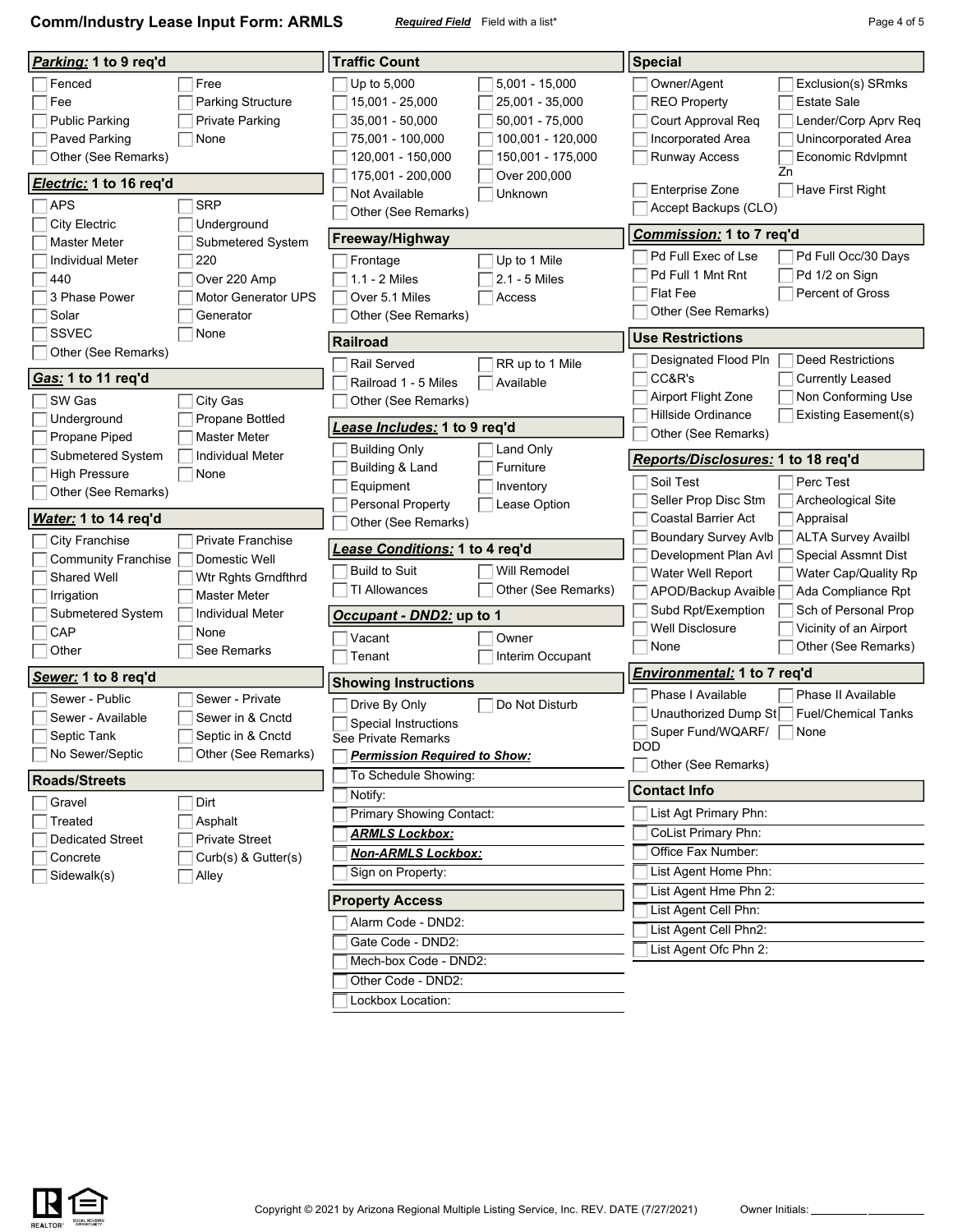#### **Owner's Signature**

The undersigned Owner acknowledges and reaffirms that this Profile Sheet is an integral part of the Listing Contract between Owner and Broker, that all information in the Profile Sheet is true, correct and complete, that the Owner will promptly notify Broker if there is any material change in such information during the term of this Listing and that Owner will indemnify other persons for inaccuracies in such information as further provided in the Listing Contract. If there is a conflict between the Listing Contract and this Profile Sheet, the terms of this Profile Sheet shall prevail. Owner agrees to indemnify and hold Broker, all Boards or Associations of REALTORS®, ARMLS and all other brokers harmless against any and all claims, liability, damage or loss arising from any misrepresentation or breach of warranty by Owner in this Listing, any incorrect information supplied by Owner and any facts concerning the Property not disclosed by Owner, including without limitation, any facts known to Owner relating to adverse conditions or latent defects.

Owner **Date** 

Owner **Date** 

#### **Listing Agent's/Broker's Signature**

The undersigned Agent/Broker represents and warrants that the information in and manner of execution of this Profile Sheet and the related Listing Contract comply in all respects with the Rules and Regulations of ARMLS and the Agent's/Broker's Board or Association of REALTORS®.

**Listing Broker** Date **Date Community Community** Community Community Community Community Community Community Community Community Community Community Community Community Community Community Community Community Community Com

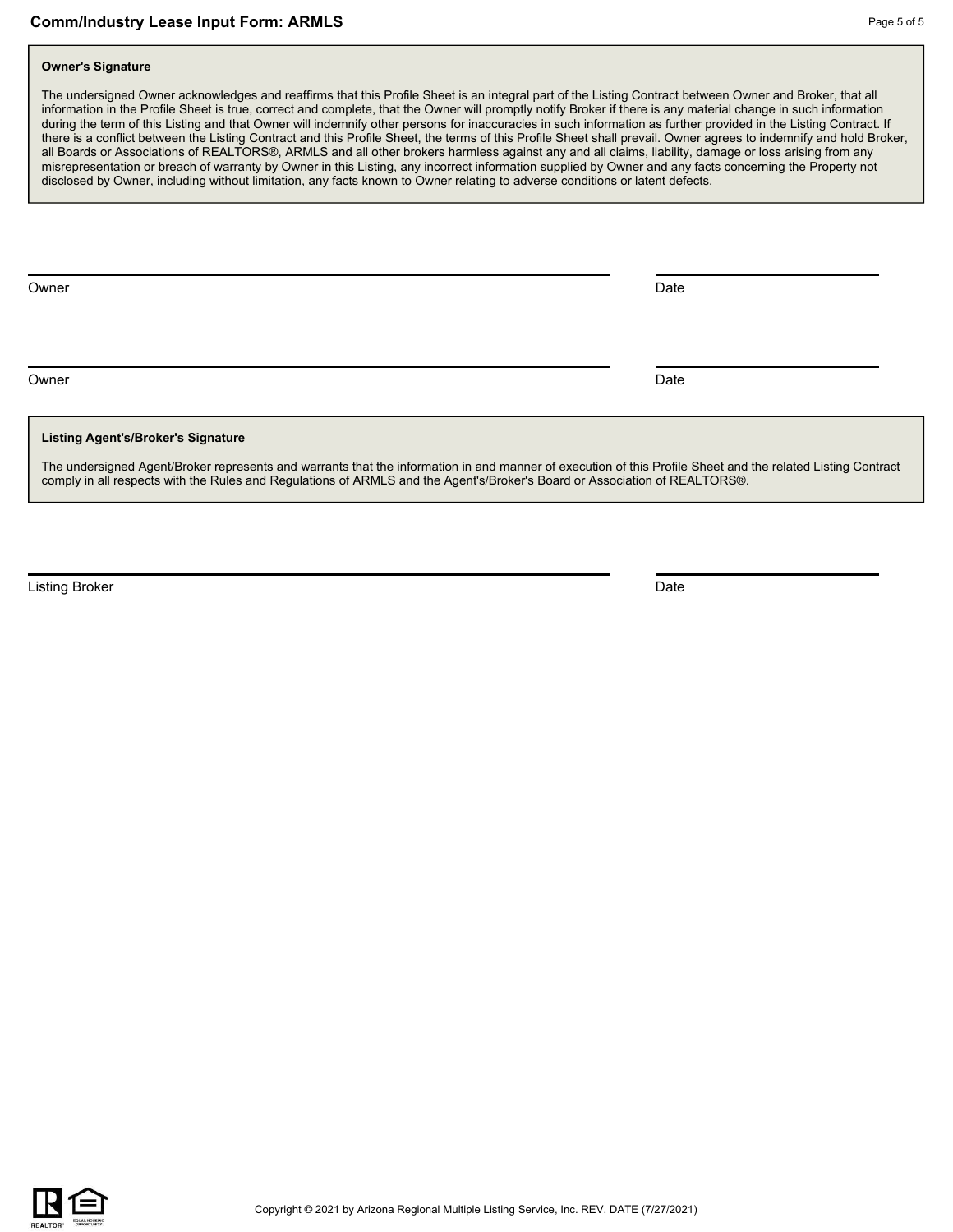## **Value Lists for Comm/Industry Lease Input Form: ARMLS**

| <b>St Suffix</b>        |           |                       |                        | <b>City/Town Code</b>                  |           |                                          |                   | Happy Jack                         | Morristown                           | Salome                              |           | Tonolea                                   |
|-------------------------|-----------|-----------------------|------------------------|----------------------------------------|-----------|------------------------------------------|-------------------|------------------------------------|--------------------------------------|-------------------------------------|-----------|-------------------------------------------|
|                         |           |                       |                        |                                        |           |                                          | $\bullet$         | Harcuvar<br><b>Hard Rocks</b>      | <b>Mountain View</b><br>Mountainaire | San Carlos<br>San Jose              |           | Tonopah<br>Tonto Basin                    |
|                         | ٠         | Land                  | ۰                      | Adamana                                |           | Cornfields                               |                   | Harquahala                         | Mt Lemmon                            | San Luis                            |           | <b>Tonto Village</b>                      |
| Alley                   | ۰         | Landing               | ۰                      | Agua Caliente                          |           | Cornville                                | $\bullet$         | Harshaw                            | Munds Park                           | San Manuel                          |           | Topawa                                    |
| Annex                   | $\bullet$ | Lane                  |                        | Aguila                                 |           | Corona De Tucson                         | $\bullet$         | Hassayampa                         | Munds Park/Pinew                     | San Miguel                          |           | <b>Topock</b>                             |
| Arcade<br>Avenue        |           | Light<br>Lights       |                        | Ahwatukee<br>Ajo                       |           | Cortaro<br>Cottonwood                    |                   | Hawley Lake<br>Hayden              | Na Ah Tee<br>Naco                    | San Pedro<br>San Simon              |           | <b>Tortilla Flat</b><br>Tortolita         |
| Bayou                   |           | Loaf                  |                        | Ak Chin                                |           | Cove                                     |                   | Heber                              | Navajo                               | San Tan Valley                      |           | Toyei                                     |
| Beach                   | ٠         | Lock                  |                        | Alpine                                 |           | <b>Covered Wells</b>                     | $\bullet$         | Hereford                           | Navajo Station                       | San Xavier                          |           | Truxton                                   |
| Bend<br>Bluff           |           | Locks<br>Lodge        |                        | Amado<br>Anegam                        |           | Cow Springs<br>Cowlic                    |                   | <b>Hermits Rest</b><br>Hickiwan    | Nazlini<br>Nelson                    | San Xavier India<br>Sand Springs    |           | Tsaile<br><b>Tuba City</b>                |
| <b>Bluffs</b>           |           | Loop                  |                        | Anthem                                 |           | Cross Canyon                             |                   | Higley                             | New Kingman                          | Sanders                             |           | Tubac                                     |
| <b>Bottom</b>           |           | Mall                  |                        | Apache                                 |           | Crown King                               |                   | Hillside                           | <b>New River</b>                     | Santa Cruz                          |           | Tucson                                    |
| Boulevard               |           | Manor                 |                        | Apache Junction                        |           | Cucklebur                                |                   | Hilltop                            | Nicksville                           | Santa Rosa                          |           | Tucson - Davis                            |
| Box<br>Branch           |           | Manors<br>Meadow      |                        | Aravaipa<br>Aripine                    |           | Dateland<br>Dennebito                    |                   | Holbrook<br>Hollywood              | Nogales<br>Nolic                     | Santa Rosa Ranch<br>Sasabe          |           | Monthan AFB<br><b>Tucson Estates</b>      |
| <b>Bridge</b>           |           | Meadows               |                        | Arivaca                                |           | Dennehotso                               |                   | Hon Dah                            | North Komelik                        | Scottsdale                          |           | Tumacacori                                |
| <b>Brook</b>            |           | Mews                  |                        | Arivaca Junction                       |           | <b>Desert Hills</b>                      |                   | Hope                               | North Rim                            | Seba Dalkai                         |           | Tumacacori-                               |
| <b>Brooks</b>           | ٠         | Mill<br>Mills         |                        | Arizola<br>Arizona City                |           | <b>Desert View</b><br>Dewey              |                   | Horsethief Basin<br>Hotevilla      | Northern Arizona<br>University       | Second Mesa                         |           | Carmen                                    |
| Burg<br>Burgs           |           | Mission               |                        | Arlington                              |           | Diamond Bell                             |                   | Hotevilla-Bacavi                   | Nutrioso                             | Sedona<br>Seligman                  |           | <b>Turkey Flat</b><br>Tusayan             |
| <b>Bypass</b>           |           | Motorway              |                        | Artesa                                 |           | Diamond Star                             |                   | Houck                              | Oak Creek Canyon                     | Sells                               |           | <b>Twin Buttes</b>                        |
| Camp                    |           | Mount                 | ۰                      | Artesia                                |           | Dilkon                                   |                   | Huachuca City                      | Oatman                               | Sentinel                            |           | Unincorporated                            |
| Canyon<br>Cape          |           | Mountain<br>Mountains |                        | Ash Fork<br>Avondale                   |           | Dixie<br>Dolan Springs                   |                   | Hualapai<br>Humboldt               | Octave<br>Old Oraibi                 | Seven Springs<br>Sheldon            |           | County<br>Vail                            |
| Causeway                |           | Neck                  |                        | Avra Valley                            |           | Dome                                     |                   | <b>Hunters Point</b>               | Oldberg                              | Shogopovi                           |           | Vaiva Vo                                  |
| Center                  |           | Orchard               |                        | Aztec                                  |           | Doney Park                               |                   | Hyder                              | Olijato-Monument                     | Shonto                              |           | Valentine                                 |
| Centers<br>Circle       |           | Oval<br>Overpass      |                        | Bacavi<br>Bagdad                       |           | Double Adobe<br>Douglas                  | Code              | In Arizona with No                 | Valley<br>Oracle                     | Show Low<br>Shumway                 |           | Valle<br>Valley Farms                     |
| Circles                 |           | Park                  |                        | Bapchule                               |           | Dragoon                                  |                   | <b>Indian Wells</b>                | Oracle Junction                      | Sierra Vista                        |           | <b>Valley Store</b>                       |
| Cliff                   |           | Parkway               |                        | Bellemont                              |           | Dudleyville                              |                   | Inspiration                        | Oro Valley                           | Sil Nakya                           |           | Vamori                                    |
| Cliffs                  |           | Pass                  |                        | Benson                                 |           | Dugas                                    |                   | Iron Springs                       | Outside Arizona                      | Silver Bell                         |           | Vaya Chin                                 |
| Club<br>Commons         |           | Passage<br>Path       |                        | Bidahochi<br><b>Big Park</b>           |           | Duncan<br>Eagar                          |                   | Jackrabbit<br>Jacob Lake           | Outside of USA<br>Overgaard          | <b>Skull Valley</b><br>Smoke Signal |           | Ventana<br>Verde Valley                   |
| Corner                  |           | Pike                  |                        | <b>Bisbee</b>                          |           | East Fork                                |                   | Jakes Corner                       | Page                                 | Snowflake                           |           | Verde Village                             |
| Corners                 |           | Pine                  |                        | <b>Bisbee Junction</b>                 |           | Eden                                     |                   | Jeddito                            | Page Springs                         | Solomon                             |           | Vernon                                    |
| Course                  |           | Pines                 |                        | <b>Bitter Springs</b>                  |           | Ehrenberg                                |                   | Jerome                             | Palo Verde                           | Somerton                            |           | Vicksburg                                 |
| Court<br>Courts         | ٠         | Place<br>Plain        |                        | <b>Black Canyon City</b><br>Blackwater |           | El Mirage<br>Eleven Mile Corner          |                   | Johnson<br>Johnson Ranch           | Paloma<br>Palominas                  | Sonoita<br>South Kornelik           |           | Village Of Oak<br>Creek                   |
| Cove                    |           | Plains                |                        | Blue                                   |           | Elfrida                                  |                   | Joseph City                        | Pan Tak                              | South Tucson                        |           | Waddell                                   |
| Coves                   |           | Plaza                 |                        | <b>Blue Gap</b>                        |           | Elgin                                    | $\bullet$         | Kachina Village                    | Papago Ind.                          | <b>Spring Valley</b>                |           | Wagoner                                   |
| Creek<br>Crescent       |           | Point<br>Points       |                        | Bonita<br><b>Bouse</b>                 |           | Eloy<br><b>Emmanuel Mission</b>          |                   | Kaibab                             | Paradise                             | Springerville                       |           | Wahweap                                   |
| Crest                   |           | Port                  |                        | Bowie                                  |           | Estrella                                 | $\bullet$         | Kaibito<br>Kansas Settlement       | Paradise Valley<br>Parker            | St Johns<br>Stanfield               |           | Walker<br>Washington Camp                 |
| Crossing                |           | Ports                 |                        | Brenda                                 |           | Fairbank                                 |                   | Katherine                          | Parks                                | Stanton                             |           | Wellton                                   |
| Crossroads              |           | Prairie               |                        | Bridgeport                             |           | First Mesa                               |                   | Kayenta                            | Patagonia                            | <b>Star Valley</b>                  |           | Wenden                                    |
| Curve<br>Dale           |           | Radial<br>Ramp        |                        | <b>Bryce</b><br><b>Buckeye</b>         |           | Flagstaff<br>Florence                    |                   | Keams Canyon<br>Kearny             | Paul Spur<br>Paulden                 | Stargo<br>Steamboat                 |           | West Sedona<br>Whetstone                  |
| Dam                     |           | Ranch                 |                        | <b>Bullhead City</b>                   |           | Florence Junction                        | $\bullet$         | Kelvin                             | Payson                               | Strawberry                          |           | <b>White Cove</b>                         |
| Divide                  |           | Rapid                 |                        | <b>Bumble Bee</b>                      |           | <b>Flowing Wells</b>                     |                   | Kingman                            | Peach Springs                        | Summerhaven                         |           | <b>White Hills</b>                        |
| Drive                   |           | Rapids                |                        | <b>Bylas</b>                           |           | Floy                                     |                   | Kinlichee                          | Pearce                               | Sun City                            |           | White Mountain                            |
| <b>Drives</b><br>Estate |           | Rest<br>Ridge         |                        | Cactus Flat<br>Calva                   |           | <b>Forest Lakes</b><br>Fort Apache       |                   | Kirkland<br>Kirkland Junction      | Peeples Valley<br>Peoria             | Sun City West<br>Sun Lakes          |           | Lake<br>Whiteriver                        |
| Estates                 |           | Ridges                | ۰                      | Cameron                                |           | Fort Defiance                            |                   | Klagetoh                           | Peridot                              | Sun Valley                          |           | Why                                       |
| Expressway              |           | River                 |                        | Camp Creek                             |           | Fort Grant                               |                   | Klondyke                           | Perkinsville                         | Sunflower                           |           | Wickenburg                                |
| Extension<br>Extensions |           | Road<br>Roads         |                        | Camp Verde<br>Cane Beds                |           | Fort Huachuca<br>Fort McDowell           |                   | Kohatk<br>Kohls Ranch              | Phoenix<br>Pia Oik                   | Sunizona<br>Sunrise                 |           | Wide Ruin<br>Wikieup                      |
| Fall                    |           | Route                 |                        | Canelo                                 |           | Fort Mohave                              |                   | Komatke                            | Picacho                              | Sunrise Springs                     |           | Wilhoit                                   |
| Falls                   |           | Row                   |                        | Canyon Day                             |           | Fort Thomas                              |                   | Kykotsmovi                         | <b>Picture Rocks</b>                 | Sunset                              |           | Willcox                                   |
| Ferry                   |           | Rue                   |                        | Carefree                               |           | Fortuna Foothills                        |                   | La Palma                           | Pima                                 | Sunsites                            |           | Williams                                  |
| Field<br>Fields         |           | Run<br>Shoal          |                        | Carmen-<br>Tumacacori                  |           | Fountain Hills<br>Francisco Grande       |                   | Lake Havasu City<br>Lake Montezuma | Pine<br>Pine Springs                 | Supai<br>Superior                   |           | <b>Willow Beach</b><br><b>Window Rock</b> |
| Flat                    |           | Shoals                |                        | Carrizo                                |           | Franklin                                 |                   | Lakeside                           | Pinedale                             | Surprise                            |           | Winkelman                                 |
| Flats                   |           | Shore                 |                        | Casa Grande                            |           | Fredonia                                 |                   | Laveen                             | Pinetop                              | Sweetwater                          |           | Winona                                    |
| Ford<br>Fords           |           | Shores<br>Skyway      | ٠                      | Cascabel<br>Cashion                    |           | Fresnal Canyon<br><b>Friendly Corner</b> | $\bullet$         | Lees Ferry<br>Leupp                | Pinetop-Lakeside<br>Pinon            | Swift Trail Junction<br>Tacna       |           | Winslow<br><b>Winslow West</b>            |
| Forest                  |           | Spring                |                        | Castle Hot Springs                     |           | Gadsden                                  |                   | Leupp Corner                       | Pirtleville                          | Tanque Verde                        |           | Wintersburg                               |
| Forge                   |           | Springs               |                        | Catalina                               |           | Ganado                                   |                   | Liberty                            | Pisinimo                             | <b>Tat Mornoli</b>                  |           | Witch Well                                |
| Forges                  |           | Spur                  | ٠                      | Catalina Foothills                     |           | Geronimo<br>Gila Bend                    |                   | Ligurta                            | Plantsite                            | Taylor                              |           | Wittmann                                  |
| Fork<br>Forks           |           | Square<br>Squares     | ۰                      | Cave Creek<br>Cedar Creek              |           | Gilbert                                  | $\bullet$         | Linden<br><b>Litchfield Park</b>   | Polacca<br>Pomerene                  | Teas Toh<br>Teec Nos Pos            | $\bullet$ | Woodruff<br>Yarnell                       |
| Fort                    |           | Station               | $\bullet$              | Cedar Ridge                            | $\bullet$ | Gisela                                   |                   | Little Tucson                      | Portal                               | Tempe                               |           | York                                      |
| Freeway                 |           | Stravenue             |                        | Central                                |           | Gladden                                  |                   | Littlefield                        | Poston                               | Temple Bar Marina                   |           | Young                                     |
| Garden<br>Gardens       |           | Stream<br>Street      | ۰                      | Chambers<br>Chandler                   |           | Gleeson<br>Glendale                      |                   | Lochiel<br>Low Mountain            | Prescott<br>Prescott Valley          | Tes Nes lah<br>Thatcher             |           | Youngtown<br>Yucca                        |
| Gateway                 |           | <b>Streets</b>        | ۰                      | <b>Chandler Heights</b>                | $\bullet$ | Globe                                    |                   | Lukachukai                         | <b>Punkin Center</b>                 | The Gap                             |           | Yuma                                      |
| Glen                    |           | Summits               | $\bullet$              | Cherry                                 |           | Gold Camp                                | $\bullet$         | Luke Air Force                     | Quartzsite                           | Tierra Grande                       |           | Yuma Marine                               |
| Glens<br>Green          |           | Terrace<br>Throughway | $\bullet$<br>$\bullet$ | Chilchinbito<br>Chinle                 |           | Gold Canyon<br>Golden Shores             | Base<br>$\bullet$ | Lukeville                          | Queen Creek<br>Queen Valley          | Timberline<br>Tolleson              | ٠         | Corps<br>Yuma Prooving                    |
| Greens                  |           | Trace                 |                        | Chino Vallev                           |           | Golden Valley                            | $\bullet$         | Lupton                             | Rainbow Valley                       | Toltec                              |           | Guard                                     |
| Grove                   |           | Track                 | ۰                      | Chloride                               |           | Goodwin                                  |                   | Madera Canyon                      | Randolph                             | Tombstone                           |           |                                           |
| Groves                  |           | Trafficway            |                        | Choulic                                |           | Goodyear                                 |                   | Mammoth                            | <b>Red Lake</b>                      |                                     |           |                                           |
| Harbor<br>Harbors       |           | Trail<br>Trailer      | $\bullet$              | <b>Christopher Creek</b><br>Chuichu    |           | <b>Grand Canyon</b><br>Grand Canyon      | $\bullet$         | Many Farms<br>Marana               | Red Mesa<br>Red Rock                 |                                     |           |                                           |
| Haven                   |           | Turnpike              |                        | Cibecue                                |           | Caverns                                  |                   | Marble Canyon                      | Redington                            |                                     |           |                                           |
| Heights                 |           | Underpass             | ٠                      | Cibola                                 | $\bullet$ | <b>Grand Canyon</b>                      | $\bullet$         | Maricopa                           | Rillito                              |                                     |           |                                           |
| Highway<br>Hill         |           | Union<br>Unions       | $\bullet$              | Cienega Springs<br>Circle City         | $\bullet$ | Village<br>Grasshopper                   | $\bullet$         | Martinez Lake<br>Mayer             | Rimrock<br>Rio Rico                  |                                     |           |                                           |
| Hills                   |           | Valley                | ۰                      | Clarkdale                              |           | Gray Mountain                            |                   | McGuireville                       | Rio Verde                            |                                     |           |                                           |
| Hollow                  |           | Valleys               |                        | Clay Springs                           |           | Greasewood                               | $\bullet$         | McNary                             | Riverside                            |                                     |           |                                           |
| Inlet                   |           | Viaduct               | ۰                      | Claypool                               |           | (Lower)                                  |                   | McNeal                             | Riviera                              |                                     |           |                                           |
| Island<br>Islands       |           | View<br><b>Views</b>  | ۰                      | Cleator<br>Clifton                     | $\bullet$ | Greasewood<br>(Upper)                    |                   | Meadview<br>Mesa                   | Robles Junction<br><b>Rock Point</b> |                                     |           |                                           |
| Isle                    |           | Village               | ۰                      | Cochise                                |           | Greaterville                             |                   | <b>Mesquite Creek</b>              | Rock Springs                         |                                     |           |                                           |
| Junction                |           | Villages              |                        | Colorado City                          |           | Green Valley                             |                   | Mexican Water                      | Roll                                 |                                     |           |                                           |
| Junctions               |           | Ville<br>Vista        |                        | Comobabi<br>Concho                     |           | Greenehaven<br>Greer                     |                   | Miami<br>Mishongnovi               | Roosevelt<br>Rough Rock              |                                     |           |                                           |
| Key<br>Keys             |           | Walk                  | $\bullet$              | Congress                               |           | Groom Creek                              |                   | Mobile                             | Rye                                  |                                     |           |                                           |
| Knoll                   |           | Wall                  | $\bullet$              | Continental                            |           | Gu Vo                                    |                   | Moccasin                           | Sacaton                              |                                     |           |                                           |
| Knolls<br>Lake          | ٠         | Way<br>Well           | ۰                      | Coolidge                               |           | Guadalupe                                |                   | Moenave                            | Saddlebrooke                         |                                     |           |                                           |
| Lakes                   |           | Wells                 |                        | Coolidge Dam<br>Copper Mine            |           | Gunsight<br>Guthrie                      |                   | Moenkopi<br>Mohave Valley          | Safford<br>Sahuarita                 |                                     |           |                                           |
|                         |           |                       |                        | Cordes                                 |           | Hackberry                                |                   | Mohawk                             | Saint David                          |                                     |           |                                           |
|                         |           |                       | $\bullet$              | Cordes Junction                        |           | Haivana Nakya                            | $\bullet$         | Morenci                            | Saint Michaels                       |                                     |           |                                           |
|                         |           |                       |                        | Cordes Lakes                           |           | Hannagan Meadow                          | $\bullet$         | Mormon Lake                        | Salina                               |                                     |           |                                           |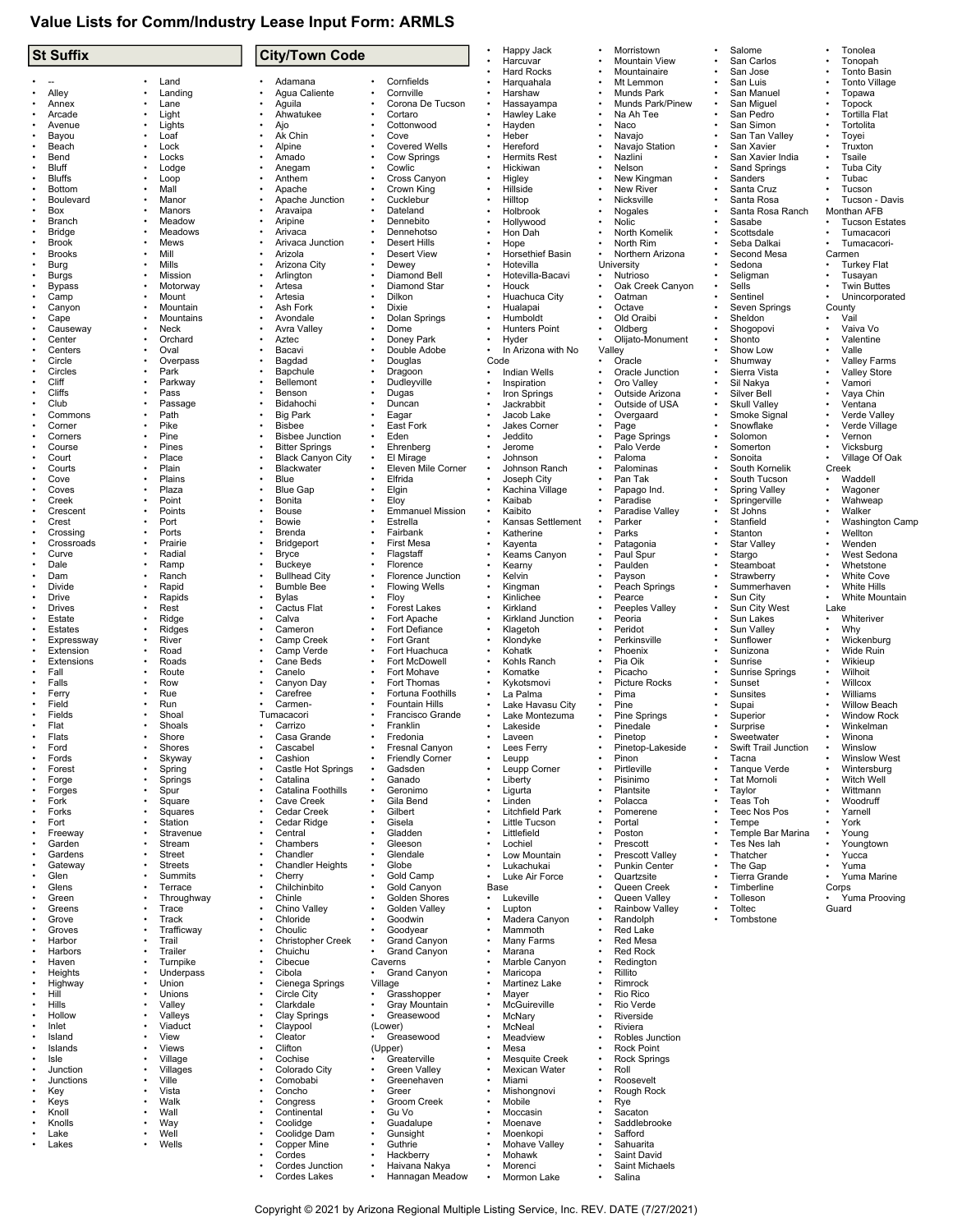# **Value Lists for Comm/Industry Lease Input Form: ARMLS**

| <b>State/Province</b>  |                        | 85201<br>85202              | 85313          | 85610          | 85911<br>85912 | 86405<br>86406                     | 86503                          |
|------------------------|------------------------|-----------------------------|----------------|----------------|----------------|------------------------------------|--------------------------------|
|                        |                        | 85203                       | 85316<br>85318 | 85611<br>85613 | 85920          | 86409                              | 86504<br>86505                 |
| AZ                     | <b>NC</b>              | 85204                       | 85320          | 85614          | 85922          | 86411                              | 86506                          |
| AK<br>AL               | <b>ND</b><br><b>NE</b> | 85205<br>85206              | 85321<br>85322 | 85615<br>85616 | 85923<br>85924 | 86412<br>86413                     | 86507<br>86508                 |
| AR                     | <b>NH</b>              | 85207                       | 85323          | 85617          | 85925          | 86426                              | 86510                          |
| CA<br>CO               | NJ<br><b>NM</b>        | 85208                       | 85324          | 85618          | 85926          | 86427                              | 86511                          |
| <b>CT</b>              | NV                     | 85209<br>85210              | 85325<br>85326 | 85619<br>85620 | 85927<br>85928 | 86429<br>86430                     | 86512<br>86514                 |
| DC                     | NY                     | 85211                       | 85327          | 85621          | 85929          | 86431                              | 86515                          |
| DE                     | ОН                     | 85212                       | 85328          | 85622          | 85930          | 86432                              | 86520                          |
| <b>FL</b><br>GA        | OK<br>OR               | 85213<br>85214              | 85329<br>85331 | 85623<br>85624 | 85931<br>85932 | 86433<br>86434                     | 86535<br>86538                 |
| GU                     | Other/Outside USA      | 85215                       | 85332          | 85625          | 85933          | 86435                              | 86540                          |
| HI                     | PA                     | 85216                       | 85333          | 85626          | 85934          | 86436                              | 86544                          |
| IA<br>ID               | PR<br>PW               | 85217<br>85218              | 85334<br>85335 | 85627<br>85628 | 85935<br>85936 | 86437<br>86438                     | 86545<br>86547                 |
| IL                     | RI                     | 85219                       | 85336          | 85629          | 85937          | 86439                              | 86556                          |
| IN                     | SC                     | 85220                       | 85337          | 85630          | 85938          | 86440                              | 86601                          |
| KS<br>KY               | <b>SD</b><br>Sonora    | 85221<br>85222              | 85338<br>85339 | 85631<br>85632 | 85939<br>85940 | 86441<br>86442                     | 87401<br>87420                 |
| LA                     | TN                     | 85223                       | 85340          | 85633          | 85941          | 86443                              | 89297                          |
| MA                     | ТX<br>UT               | 85224                       | 85341          | 85634          | 85942          | 86444                              | 89327                          |
| MD<br>ME               | VA                     | 85225<br>85226              | 85342<br>85343 | 85635<br>85636 | 86001<br>86002 | 86445<br>86446                     | 95338<br>96353                 |
| MI                     | VI                     | 85227                       | 85344          | 85637          | 86003          | 86502                              | 96740                          |
| <b>MN</b><br><b>MO</b> | VT<br>WA               | 85228                       | 85345          | 85638          | 86004          |                                    |                                |
| MP                     | WI                     | 85230<br>85231              | 85346<br>85347 | 85639<br>85640 | 86005<br>86011 | <b>County Code</b>                 |                                |
| MS                     | wv                     | 85232                       | 85348          | 85641          | 86015          |                                    |                                |
| MT<br>$\bullet$        |                        | 85233                       | 85349          | 85642          | 86016          | Apache                             | Mohave                         |
|                        |                        | 85234<br>85235              | 85350<br>85351 | 85643<br>85644 | 86017<br>86018 | Cochise<br>Coconino                | Navajo<br>Other                |
| <b>Zip Code</b>        |                        | 85236                       | 85352          | 85645          | 86020          | Gila                               | Pima                           |
|                        |                        | 85237                       | 85353          | 85646          | 86021          | Graham                             | Pinal                          |
| 00000<br>03000         | 85045<br>85046         | 85238<br>85239              | 85354<br>85355 | 85648<br>85650 | 86022<br>86023 | Greenlee<br>La Paz                 | Santa Cruz<br>Yavapai          |
| 15351                  | 85048                  | 85240                       | 85356          | 85651          | 86024          | Maricopa                           | Yuma                           |
| 25705<br>29212         | 85049                  | 85241                       | 85357          | 85652          | 86025          |                                    |                                |
| 33033                  | 85050<br>85051         | 85242<br>85243              | 85358<br>85359 | 85653<br>85654 | 86028<br>86029 | <b>Flood Zone</b>                  |                                |
| 33176                  | 85053                  | 85244                       | 85360          | 85655          | 86030          |                                    |                                |
| 33196                  | 85054                  | 85245                       | 85361          | 85658          | 86031          | No<br><b>TBD</b>                   | • Yes                          |
| 35035<br>37320         | 85055<br>85056         | 85246<br>85247              | 85362<br>85363 | 85662<br>85670 | 86032<br>86033 |                                    |                                |
| 58202                  | 85057                  | 85248                       | 85364          | 85671          | 86034          | <b>Tax Municipality</b>            |                                |
| 58296                  | 85060                  | 85249                       | 85365          | 85701          | 86035          |                                    |                                |
| 78735<br>78746         | 85061<br>85062         | 85250<br>85251              | 85366<br>85367 | 85702<br>85703 | 86036<br>86038 | Apache - COUNTY                    | Miami                          |
| 82014                  | 85063                  | 85252                       | 85369          | 85704          | 86039          | Apache Junction                    | Mohave - COUNTY                |
| 82326<br>82521         | 85064                  | 85253                       | 85371          | 85705          | 86040          | Avondale<br>Benson                 | Navajo - COUNTY<br>Nogales     |
| 83293                  | 85065<br>85066         | 85254<br>85255              | 85372<br>85373 | 85706<br>85707 | 86042<br>86043 | <b>Bisbee</b>                      | Oro Valley                     |
| 83550                  | 85067                  | 85256                       | 85374          | 85708          | 86044          | <b>Buckeye</b>                     | <b>OUTSIDE</b>                 |
| 83574<br>83935         | 85068<br>85069         | 85257<br>85258              | 85375<br>85376 | 85709<br>85710 | 86045          | <b>Bullhead City</b><br>Camp Verde | <b>ARIZONA</b><br>Page         |
| 84242                  | 85070                  | 85259                       | 85377          | 85711          | 86046<br>86047 | Carefree                           | Paradise Valley                |
| 84243                  | 85071                  | 85260                       | 85378          | 85712          | 86052          | Casa Grande                        | Parker                         |
| 84248<br>84351         | 85072<br>85073         | 85261<br>85262              | 85379<br>85380 | 85713<br>85714 | 86053<br>86054 | Cave Creek<br>Chandler             | Patagonia<br>Payson            |
| 85000                  | 85074                  | 85263                       | 85381          | 85715          | 86086          | Chino Valley                       | Peoria                         |
| 85001                  | 85075                  | 85264                       | 85382          | 85716          | 86204          | Clarkdale                          | Phoenix                        |
| 85002<br>85003         | 85076<br>85077         | 85266<br>85267              | 85383<br>85385 | 85717<br>85718 | 86205<br>86235 | Clifton<br>Cochise - COUNTY        | Pima - COUNTY<br>Pima - TOWN   |
| 85004                  | 85078                  | 85268                       | 85387          | 85719          | 86258          | Coconino -                         | Pinal - COUNTY                 |
| 85005                  | 85079                  | 85269                       | 85388          | 85720          | 86260          | <b>COUNTY</b>                      | Pinetop-Lakeside               |
| 85006<br>85007         | 85080<br>85082         | 85271<br>85272              | 85390<br>85392 | 85721<br>85722 | 86268<br>86301 | Colorado City<br>Coolidge          | Prescott<br>Prescott Valley    |
| 85008                  | 85083                  | 85273                       | 85395          | 85723          | 86302          | Cottonwood                         | Quartzsite                     |
| 85009                  | 85085                  | 85274                       | 85396          | 85724          | 86303          | Dewey-Humboldt                     | Queen Creek                    |
| 85010<br>85011         | 85086<br>85087         | 85275<br>85277              | 85401<br>85431 | 85725<br>85726 | 86304<br>86305 | Douglas<br>Duncan                  | Safford<br>Sahuarita           |
| 85012                  | 85096                  | 85278                       | 85441          | 85727          | 86312          | Eagar                              | San Luis                       |
| 85013                  | 85098                  | 85279                       | 85501          | 85728          | 86313          | El Mirage                          | Santa Cruz -<br><b>COUNTY</b>  |
| 85014<br>85015         |                        |                             |                |                |                | Eloy                               |                                |
| 85016                  | 85099                  | 85280                       | 85502          | 85729          | 86314          |                                    |                                |
|                        | 85117<br>85118         | 85281<br>$\bullet$<br>85282 | 85530<br>85531 | 85730<br>85731 | 86315<br>86320 | Flagstaff<br>Florence              | Scottsdale<br>Sedona           |
| 85017                  | 85119                  | 85283                       | 85532          | 85732          | 86321          | <b>Fountain Hills</b>              | Show Low                       |
| 85018                  | 85120                  | 85284                       | 85533          | 85733          | 86322          | Fredonia                           | Sierra Vista                   |
| 85019<br>85020         | 85121<br>85122         | 85285<br>85286              | 85534<br>85535 | 85734<br>85735 | 86323<br>86324 | Gila - COUNTY<br>Gila Bend         | Snowflake<br>Somerton          |
| 85021                  | 85123                  | 85287                       | 85536          | 85736          | 86325          | Gilbert                            | South Tucson                   |
| 85022                  | 85127                  | 85289                       | 85539          | 85737          | 86326          | Glendale                           | Springerville                  |
| 85023<br>85024         | 85128<br>85130         | 85290<br>85291              | 85540<br>85541 | 85738<br>85739 | 86327<br>86329 | Globe<br>Goodyear                  | St Johns<br><b>Star Valley</b> |
| 85025                  | 85131                  | 85292                       | 85542          | 85740          | 86330          | Graham - COUNTY                    | Superior                       |
| 85026                  | 85132                  | 85293                       | 85543          | 85741          | 86331          | Greenlee -<br><b>UNTY</b><br>CC    | Surprise                       |
| 85027<br>85028         | 85135<br>85137         | 85294<br>85295              | 85544<br>85545 | 85742<br>85743 | 86332<br>86333 | Guadalupe                          | Taylor<br>Tempe                |
| 85029                  | 85138                  | 85296                       | 85546          | 85744          | 86334          | Hayden                             | Thatcher                       |
| 85030<br>85031         | 85139<br>85140         | 85297                       | 85547          | 85745          | 86335          | Holbrook<br>Huachuca City          | Tolleson<br>Tombstone          |
| 85032                  | 85141                  | 85298<br>85299              | 85548<br>85550 | 85746<br>85747 | 86336<br>86337 | Jerome                             | Tucson                         |
| 85033                  | 85142                  | 85301                       | 85551          | 85748          | 86338          | Kearny                             | Tusayan                        |
| 85034                  | 85143<br>85145         | 85302                       | 85552          | 85749          | 86339          | Kingman<br>La Paz - COUNTY         | Wellton<br>Wickenburg          |
| 85035<br>85036         | 85147                  | 85303<br>85304              | 85553<br>85554 | 85750<br>85751 | 86340<br>86341 | Lake Havasu City                   | Willcox<br>$\bullet$           |
| 85037                  | 85172                  | 85305                       | 85601          | 85752          | 86342          | Litchfield Park                    | Williams                       |
| 85038<br>85039         | 85173<br>85178         | 85306                       | 85602          | 85754          | 86343          | Mammoth<br>Marana                  | Winkelman<br>Winslow           |
| 85040                  | 85190                  | 85307<br>85308              | 85603<br>85605 | 85755<br>85757 | 86351<br>86364 | Maricopa - CITY                    | Yavapai - COUNTY               |
| 85041                  | 85191                  | 85309                       | 85606          | 85775          | 86401          | Maricopa -                         | Youngtown                      |
| 85042<br>85043         | 85192<br>85193         | 85310<br>85311              | 85607<br>85608 | 85777<br>85901 | 86402<br>86403 | <b>COUNTY</b><br>Mesa              | Yuma - CITY<br>Yuma - COUNTY   |